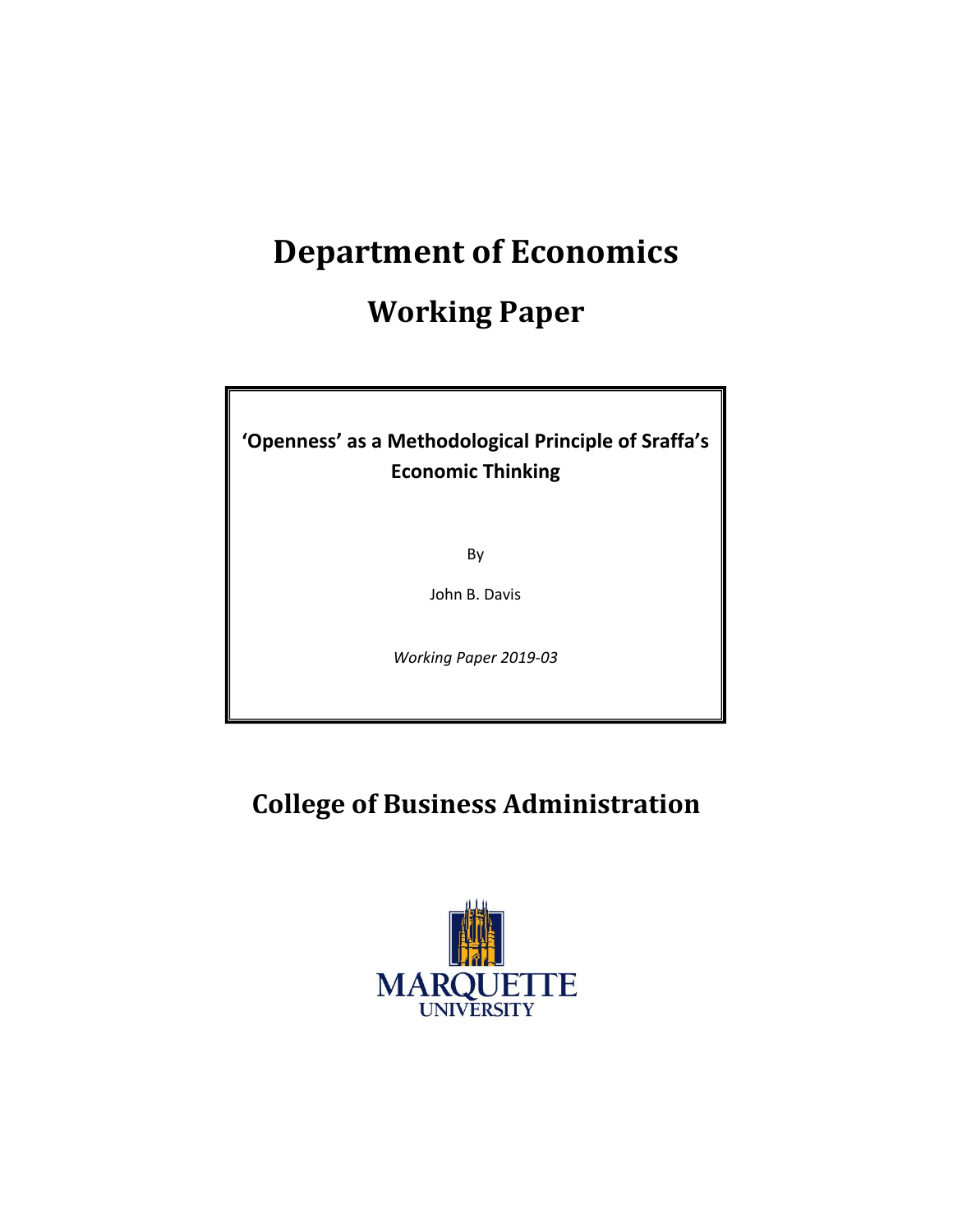#### **'Openness' as a methodological principle of Sraffa's economic thinking1**

John B. Davis Marquette University and University of Amsterdam

*Abstract*: This paper discusses the impact of Sraffa's thinking on economics. It argues increasing specialization in research is producing an 'all trees, no forest' fragmentation of economics that creates opportunities for a return to concerns that motivated classical political economy. It associates this with a methodological conception of what a more pluralistic economics involves, and applies this to relationships between production and distribution. A methodological conception of 'openness' is traced to a 1931 turning point in Sraffa's thinking when he used an open-closed distinction to explain the relationship between production and distribution, and engaged in a philosophy of science reasoning reminiscent of systems theory. The paper argues there are important parallels between Sraffa and Gramsci's thinking regarding the open-closed distinction.

*Keywords*: Sraffa, political economy, fragmentation, open-closed, pluralism, Gramsci

*JEL codes*: B2, B4, B5

#### *1 Introduction: The impact of Sraffa's thinking*

Piero Sraffa's *Production of Commodities by Means of Commodities* (1960) was path-breaking as a contribution to political economy and penetrating as a critique of the orthodox economics of the twentieth century. As Ajit Sinha recently put it, the book produced a 'revolution in economic theory' (Sinha, 2016; cf. Martins, 2019), the impact and significance of which continues to be investigated. At the same time, despite the depth and far-reaching implications of Sraffa's critique of orthodox economics it was ignored by the great majority of economists, and this not only complicates our understanding of its impact on economic theory, but also creates a paradox regarding our interpretation of 'the' history of economics. For Sraffa, 'the' history of economics dates back at least to Adam Smith and David Ricardo as founders of a subject specifically understood as political economy. Yet economics today is no longer identified as political economy by most people in the field, is conventionally said to be a science independent of history, politics,

<sup>&</sup>lt;sup>1</sup> I am grateful for comments on an earlier version of this chapter from Cristina Marcuzzo, Geoffrey Harcourt, Nuno Martins, and Ajit Sinha. All errors remain mine alone.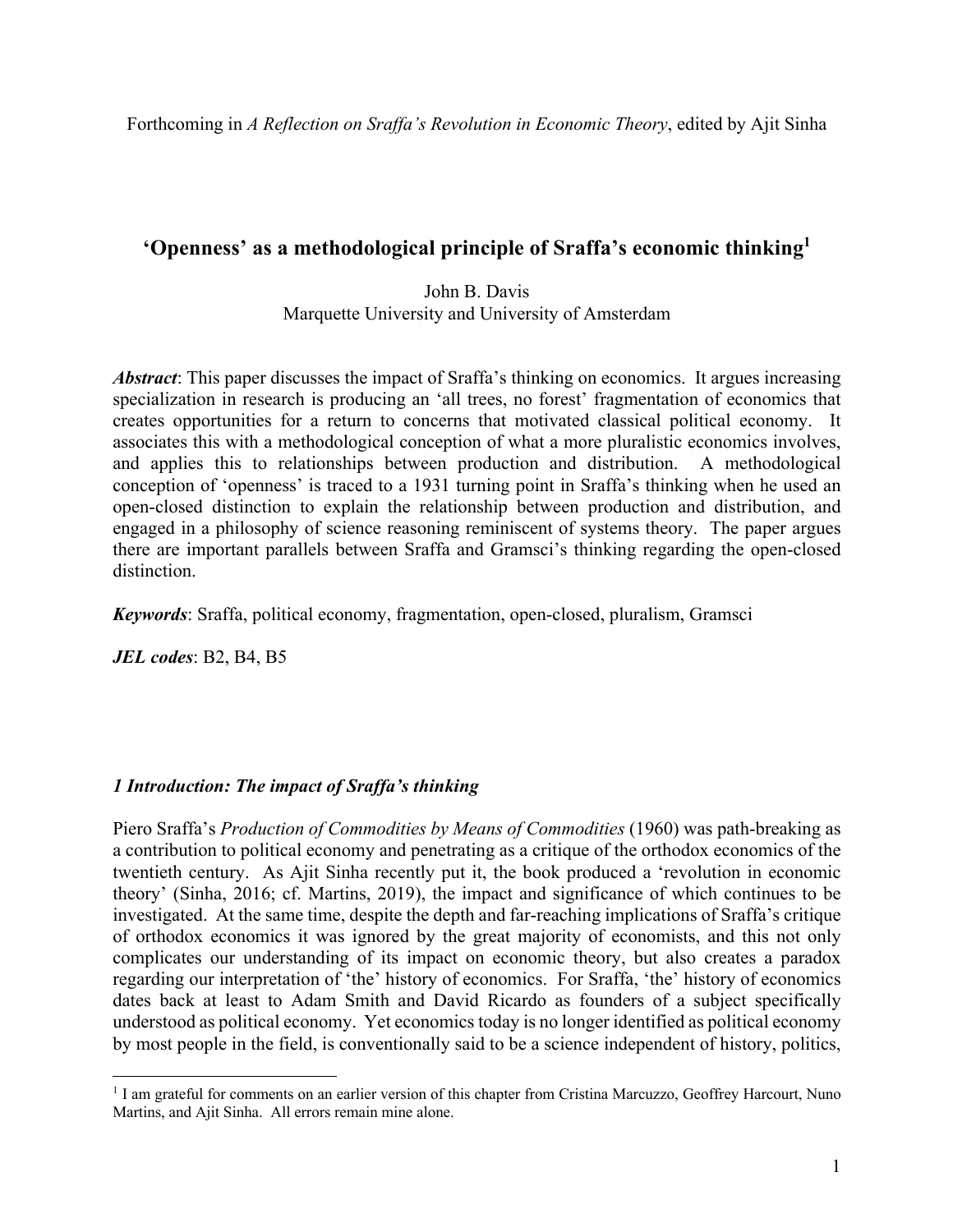and social values, and thus makes little reference to how the social organization of the economy was a distinctive characteristic of the thinking of Smith, Ricardo, Marx, and others in the history of political economy.

We might explain this paradox, and Sraffa's contemporary influence, as an instance of 'scientific amnesia' – a phenomenon whereby the leading edge of a science is so focused on particular problems at hand that the past commitments and achievements of the field are neglected and forgotten. One can argue that all sciences, as their subjects of investigation are further and further extended, undertake increasingly specialized types of research, and that this produces a fragmentation in science whereby researchers no longer assess a science's overall goals and its history of development and only focus on very narrow issues. I have recently argued that this sort of development characterizes contemporary economics – an 'all trees, no forest' type scenario (Davis, 2019). One possible consequence, then, of this sort of development might be a rise in pluralism in science. Pluralism of course has different meanings. In is more normative sense, it involves a culture in a science that embraces and promotes diverse research strategies. In its more descriptive sense, it involves how the practice and social organization of a science happens to foster diverse research strategies – irrespective of the attitudes of researchers toward diversity in research. It is this latter state of affairs, I believe, that seems to characterize current economics, especially since there is little evidence of a culture of pluralism in today's economics. The advance of specialization in economics, made possible by the modern growth of the field in the resources it commands and the number of researchers it involves, has generated a diversity in new research strategies that exceeds what was the case only quite recently up to the end of the first half of the twentieth century and arguably into the first postwar decades of the second half of the twentieth century.

This, then, tells us something about interpreting the impact and significance of Sraffa's thinking. The publication of the *Production of Commodities* and the debates immediately thereafter over its meaning and implications occurred at the end of a long period in the history of economics prior to the recent emergence of a *de facto* greater diversity of research strategies in the field. During this period neoclassical economics possessed a dominant presence in the field, and diversity in research was relatively modest if not actively discouraged. However, as Beatrice Cherrier has shown in her study of the evolution of the JEL (*Journal of Economic Literature*) code used to classify different economic approaches and areas of investigation in economics, over the last half century – that is, since the publication of Sraffa's book – there has been a significant increase in new categories and new sub-categories of research in economics associated with new fields of research, new techniques and methods of research, and new domains of application (Cherrier, 2017).

This suggests, then, that our evaluation of the impact of Sraffa's book up to now may have been, in effect, backward-looking in that views of its reception have been framed by the history of economics of the first half of the twentieth century, a period when neoclassical economics was commonly identified with the field. If we instead adopt a forward-looking perspective, and frame the book's impact in terms of how economics has developed since 1960, we arguably get a different view. The earlier frame is one in which orthodox economics had largely replaced the political economy arguments of Smith, Ricardo, and Sraffa. In contrast, the later frame is one in which political economy arguments have re-emerged in a range of new research venues, especially, for example, in the re-invigorated recent debate over economic inequality (Chetty et al., 2018;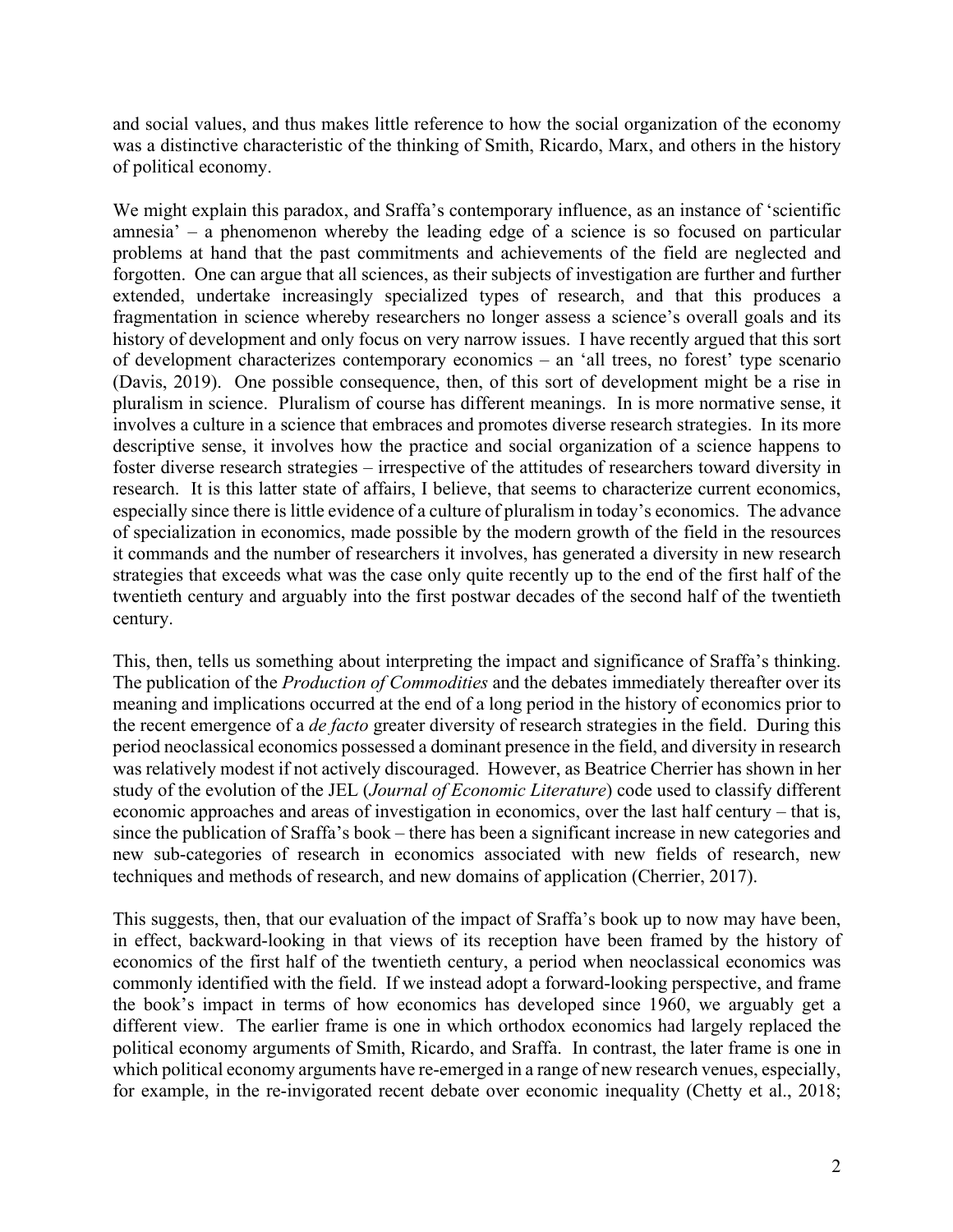Chetty et al., 2017; Milanovic, 2016; Piketty and Saez, 2003; Saez and Zucman, 2014), which again makes relationships between classes and social groups central to economics in the manner of classical political economy. Indeed, the whole issue of globalization, much discussed today, raises fundamental questions about how economies are organized and grow, essentially just what concerned Smith, Ricardo, and Marx as political economists. From this perspective, Sraffa's contributions could well have an increasing impact and significance in the future – for reasons I will discuss in this paper.

However, left unaddressed in this picture, and potentially counteracting it, is the intellectual inertia of the past, and the role that economists' past attitudes and beliefs about the nature of economics might play in economics' future evolution. Needless to say, it is difficult to summarize the attitudes and beliefs of a large number of individuals, so claims about what economists' attitudes and beliefs are should be treated with caution. At the same time, one ought not deny that there exist collective views about economics and what it investigates on the part of great numbers of economists. If we term these views an ideology of economics, they represent assumptions that are likely slow to change but which might nonetheless also evolve over time as research strategies in economics diversify and what economists investigate changes. My conjecture, then, is that the emergence of a *de facto* greater diversity of research strategies in the field associated with increasing specialization in research is likely to act contrary to the field's past dominant conception of economics, if with a lag, and lead us increasingly back to a political economic thinking in the tradition of Smith, Ricardo, Marx, and Sraffa. In short, as the world has become economically more complicated in the future, and as economics research becomes increasingly diversified, a natural ideological posture for economists is to adopt is to be 'open' to thinking that confronts the changing ways in which the economies of the world are organized and function.

If this is so, it is worth examining what an increasingly 'open' ideological conception of economics might involve. This chapter seeks to develop a conception of what this might involve by following Sraffa's early lead in formulating a distinction between 'open' and 'closed.' Sraffa's *Production of Commodities* is not generally associated with this issue, and much of the research it generated is concerned with complex technical issues surrounding the nature of commodity values and production. Yet Sraffa's views regarding the relationship between production and distribution – views that departed in fundamental ways from neoclassical economics – raise important issues regarding how the economy may be open to history and change, and thus provide grounds for saying what an 'open' ideological conception of economics might involve.

This chapter traces Sraffa's views on this back to an early turning point in his intellectual development *en route* to the *Production of Commodities* that he commented upon in his unpublished 1931 'Surplus Product' manuscript (Sraffa, 1931). I revisit this document and argue that it involves an important contribution to the philosophy of science of economics in regard to how understanding the relationship between economics and the economy depends on working with a methodological conception of openness. While there is a great deal of careful scholarship on the *Production of Commodities*, less extensively investigated is Sraffa's philosophy of science thinking, and the role it plays in his economic thinking. This chapter is intended as a contribution to this side of his thought.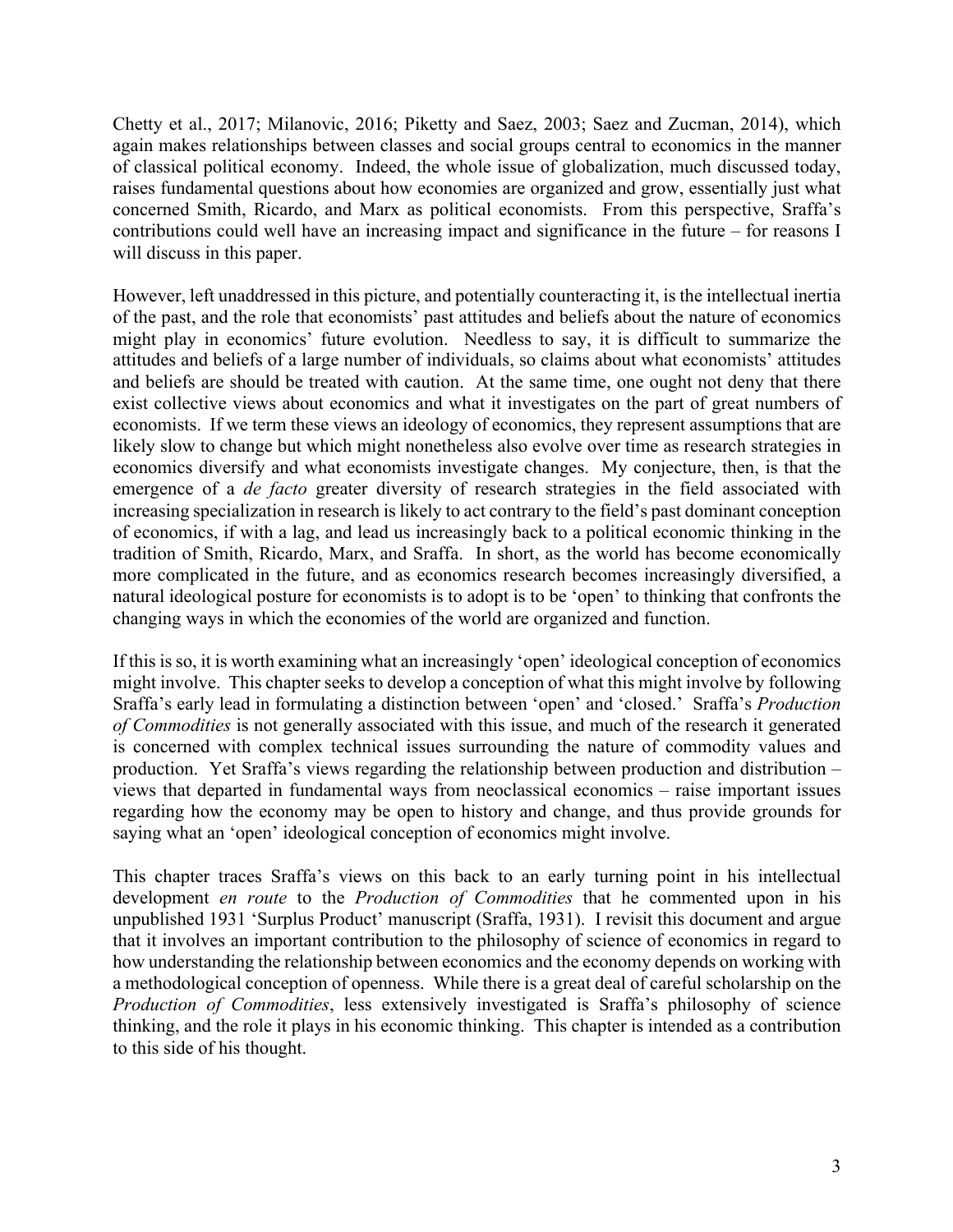To introduce this discussion, Section 2 reviews Sraffa's economic contribution and critique of orthodox neoclassical economics, especially as they concern the relationship between production and distribution. It then places the *Production of Commodities* in its historical context, and discusses the puzzling nature of its reception in economics, treating this as methodological problem concerning how sciences evaluate and respond to internal critique.

Section 3 discusses Sraffa's 1931 manuscript. Here, building on arguments I previously developed (Davis, 2012, 2018), I argue that Sraffa used an open-closed distinction to explain the relationship between production and distribution, and engaged in a kind of philosophy of science reasoning that has come to be associated with systems theory.

Section 4 connects Sraffa's philosophy of science, methodological reasoning to his Turin, Italy origins and connection to Antonio Gramsci. It argues that Gramsci in his development of the concept of hegemony was concerned with how capitalism organized different domains of social activity, and then argues that there are important parallels between this and Sraffa's thinking regarding the open-closed distinction.

Section 5 closes the chapter by briefly commenting upon openness as a principle of explanation, and returning to the issue of economics' ideological conception of the relationship between economics and the economy. If how the world's economies are changing promotes a *de facto* greater diversity in economic thinking resonant of the political economic views of Smith, Ricardo, and Marx, then Sraffa's thinking, with its focus on the relation between distribution and production, may enjoy new appreciation.

#### *2 Sraffa's entry point and challenge to neoclassical economics*

To begin, let me summarize the domain of research stimulated by Sraffa's important book. I rely on Tony Aspromourgos' extensive review of the scholarly literature on Sraffa's thinking (through 2004) that distinguishes five separate research programmes that he sees Sraffa as having been responsible for having generated: (a) the nature and significance of long-period equilibria in the theory of distribution and production prices; (b) the Cambridge Growth Equation and closures of the distribution system via the accumulation rate; (c) closures of the distribution system via the monetary determination of the rate of interest; (d) production prices, effective demand and longperiod adjustment – the Sraffa–Keynes synthesis; (e) the critique of marginalism (Aspromourgos, 2004, Table 1). As Aspromourgos shows, research on Sraffa's economic thinking is quite advanced and far-reaching. But what is it that unites all these different research programmes?

I take as an entry point, as many others have also argued, Sraffa's profound investigation of the relationship between production and distribution, and how it contrasts in fundamental ways with marginalist neoclassical economics. In the latter, individual economic agents' optimization behavior generates demand and supply functions for all goods and factors of production under market-clearing competitive conditions, such that production and distribution are simultaneously determined – a framework fully explainable in terms of a self-contained economic logic of scarcity. In contrast, Sraffa rejected the factor substitution production analysis this involved, and developed an analysis of commodity prices in production systems in which, given the methods of production and the level of output produced, one distributive variable is fixed exogenously (for example, the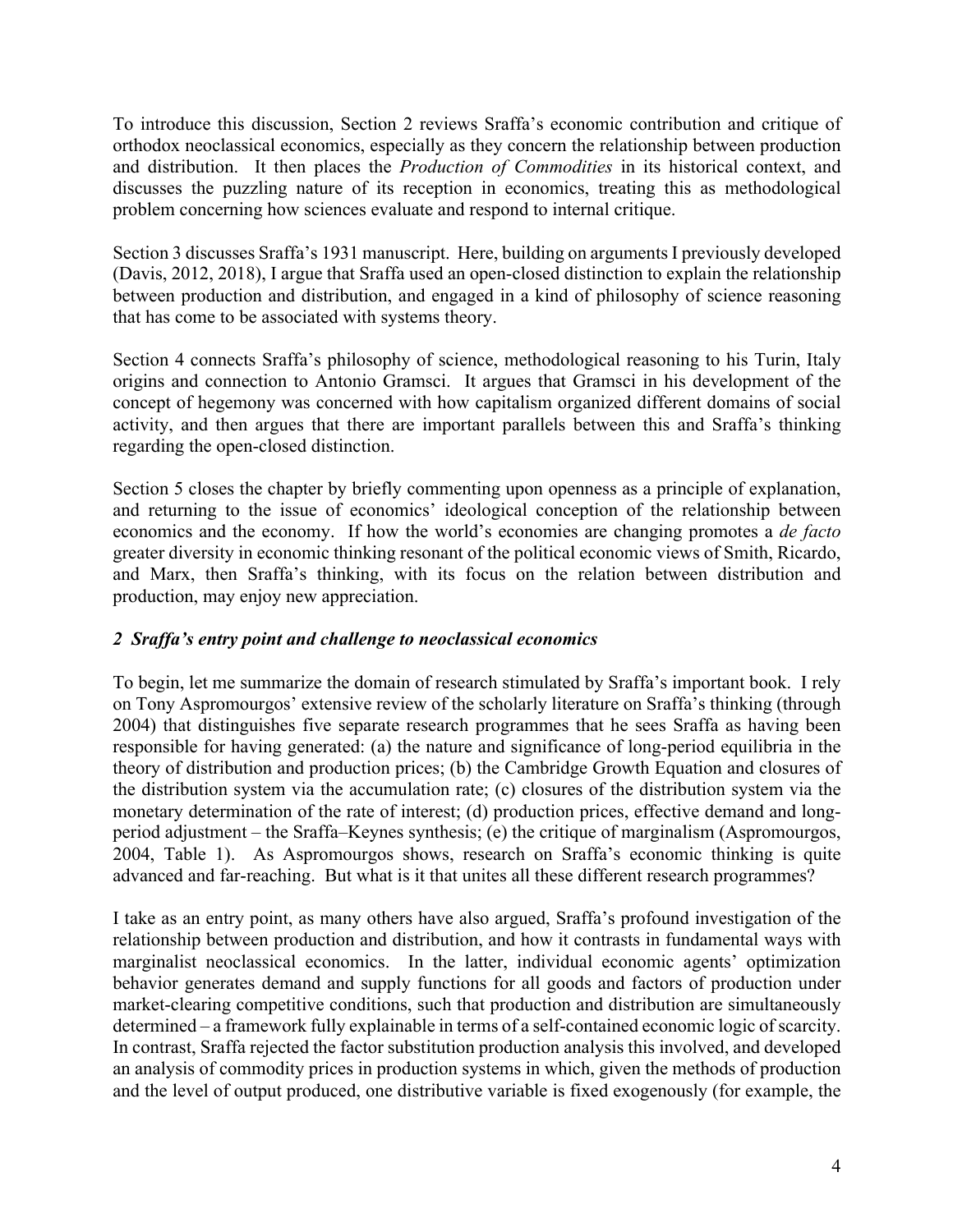general rate of profit), or is set outside of the analysis, thereby determining all other distributive variables (in particular, the wage rate). This effectively 'opens' the 'closed' neoclassical system of production and distribution in which all economic relationships are endogenous to one another and in which individual economic agents determine prices independently of any historical reference or context. For Sraffa, whatever the rate of profit is, or alternatively whatever the wage rate is, is determined by historical conditions, not by a self-contained economic logic independent of history, so that economic analysis always needs to be integrated with an analysis of the social forces determining those rates.

Sraffa's rejection of marginalist thinking – the foundation of the neoclassical analysis of prices – has made his own analysis of commodity prices a central focus of Sraffa scholarship. That explanation depends on input-output ratios and production coefficients tied to methods of production and technologies in use when there are many capital goods, or capital is heterogeneous. Neoclassical economists, following in the lead of J.B. Clark (1891), had come to rely on the idea that capital goods could be represented as a single quantity of capital and the economy as a whole could be represented as a single aggregate production function. This led them to claim that scarcity relationships governed the economy, and in the case of capital that there accordingly exists an inverse monotonic relation between the quantity of capital and the rate of interest. Sraffa's analysis showing that such phenomena as capital-reversing would occur when a lower capital/labor ratio is associated with a lower interest rate was contrary to neoclassical scarcity reasoning and the idea that a demand for capital curve must always be downward sloping.

This result led to a lengthy, complex debate – the so-called 'capital theory controversy' (cf. Cohen and Harcourt, 2003) – in which leading neoclassical economists from Cambridge in the US attempted to defend the Clark vision and set aside Sraffa's thinking, while leading economists from Cambridge in the UK and Italy defended Sraffa's conclusions. The result of this debate was that the neoclassical substitution analysis was shown to fail as an interpretation of the economy as a whole, and that Sraffa's explanation of commodity prices was agreed to provide a more accurate and more sophisticated account of the nature of production. Yet, as is well known, most neoclassical economists subsequently ignored this outcome and proceeded as if the 'capital theory controversy' debate had never occurred.

This is puzzling from a history of science perspective since a widely shared belief is that scientific progress prevails in the long run, meaning that discredited theories and unsupportable explanations are ultimately abandoned. It might be thought that when the issues debated are highly complex, as they were in this case, that this outcome can be delayed, on the grounds that it would then take considerable time for important scientific results to be acknowledged and understood. Yet this should not have been the case in regard to the 'capital theory controversy' since the most influential neoclassical economist of the time, Paul Samuelson, who was centrally involved in the debate, explicitly and clearly stated at its end that the neoclassical aggregate production function analysis could not be maintained (Samuelson, 1966). This seems to imply, then, that the conventional view of science – that progress ultimately prevails – is somehow incorrect. This is both worrisome and confusing. It is worrisome because it suggests humanity's best efforts to understand the world may sometimes be fruitless; it is confusing because it challenges our whole conception of science as rational dialogue.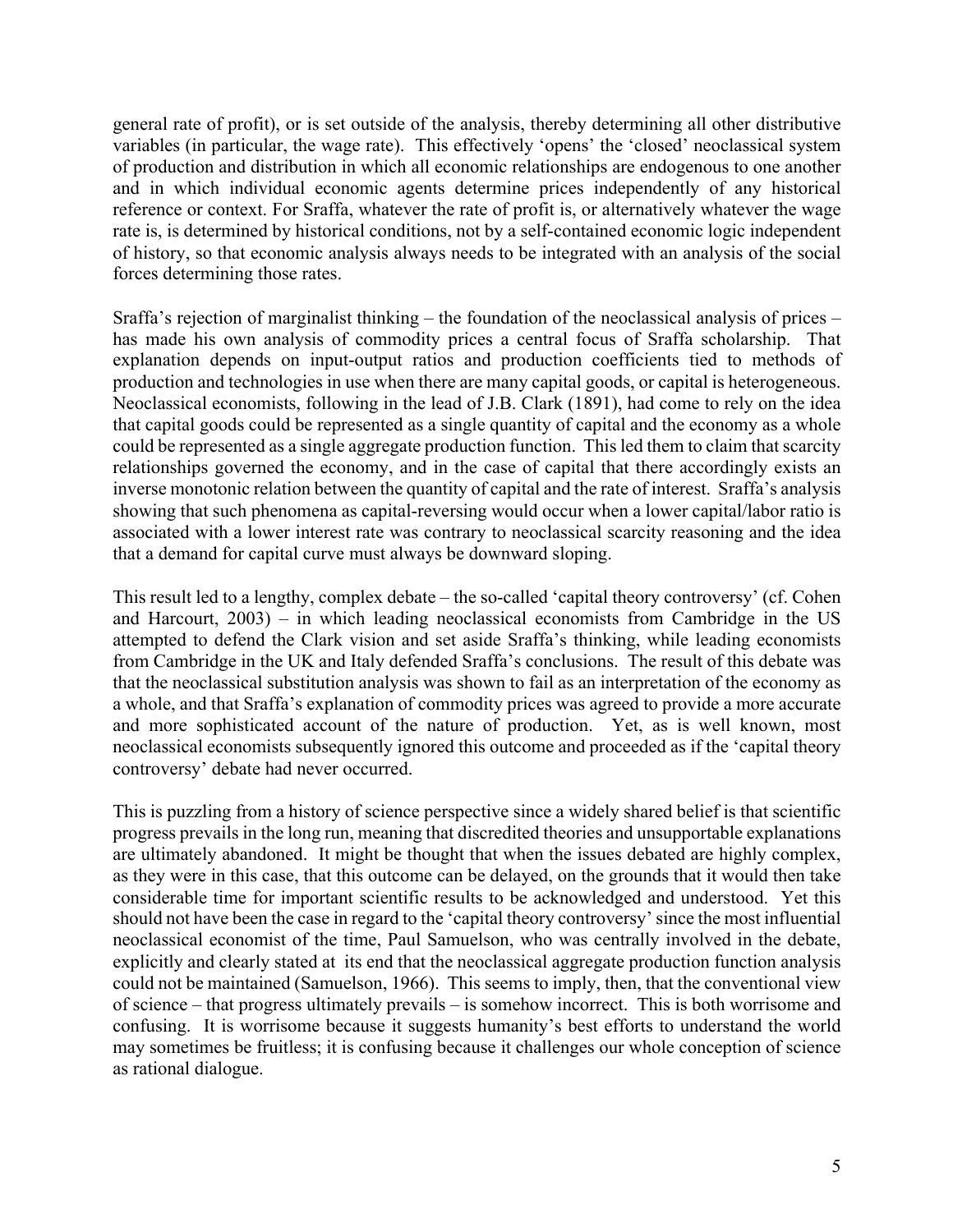I believe, however, that we can retain the general view that science is a progressive human endeavor if we modify the view that science is essentially a rational dialogue. Let me explain this in connection with the evolution of philosophy of science thinking in the postwar period. Though that thinking is largely the product of reflection on the history and character of natural and physical science, where historians of science generally believe there is strong support for a progress view, the argument has also been made that progress operates in the social and human sciences as well. Influential in this regard is Karl Popper's defense of falsificationist inquiry and rationality throughout science (Popper, 1963). In his view, though practitioners invested in past research are often guilty of 'immunizing' it from confounding evidence and competing theories, in the long run these efforts are likely to succumb to rational inquiry.

Popper's arguments, however, encountered a problem in the form of the Duhem-Quine thesis, which was that any particular scientific proposition subject to testing and apparent falsification, which was an implication of a theory with its many supporting assumptions and confirming evidence, could still be retained if that theory and the assumptions from which it is derived are sufficiently modified and reconfigured (cf. Boumans and Davis, 2016, pp. 90-2). In effect, questionable propositions in theories that fail to be empirically supported can be insulated from critical evaluation by creative re-elaboration of the theories in which they are embedded. Imre Lakatos, in his methodology of scientific research programmes approach, accordingly revised Popper's views to account for this, arguing that scientific theories typically possessed 'hard cores' of basic principles which scientists often aimed to preserve under all circumstances (Lakatos, 1978). But Lakatos did not explain what motivated scientists' defenses of theories' 'hard cores.'

Consider, then, what happened in the case of the 'capital controversy' critique of neoclassical substitution analysis. While it was agreed that the aggregate production function view had been falsified as Popper would have emphasized, nonetheless, in Duhem-Quine terms, neoclassical theory after the debate largely came to be seen as represented by the Walrasian multi-market general equilibrium framework to which it was argued this critique did not apply (Hahn, 1982). In a general equilibrium framework there are many capital goods, not a single aggregate capital. At the same time, the static character of the Walrasian framework meant that such problems as capital-reversing (which depend on temporal analysis) do not arise, so the critique of scarcity reasoning lost its immediate target. What, then, was the 'hard core' of neoclassical theory, as Lakatos would have put it, and what, moreover, motivated its defense?

There are different possible answers to these questions, but I emphasize one specific to Sraffa's political economic concern with history and the relationship between production and distribution. As we saw, central to this is his rejection of the marginalist idea that all economic activities are endogenous to one another – that is, that economic analysis is closed, and involves a fully selfcontained scarcity logic sufficient for explaining any historical context. Whether economics should be thought to be closed in this way or should be thought to be historically open as Sraffa believed, then, concerns a fundamental matter, namely how one understands the relationship between economics and the economy. Neither view, it seems fair to say, can ultimately be empirically verified or falsified. Indeed, what evidence would ever clearly tell us which view should be favored? In addition, proponents of each view, committed to their respective beliefs, are likely to always be able to reframe their theories in a Duhem-Quine manner to accommodate or set aside evidence inconsistent with them. Thus, I characterize both views, following Lakatos,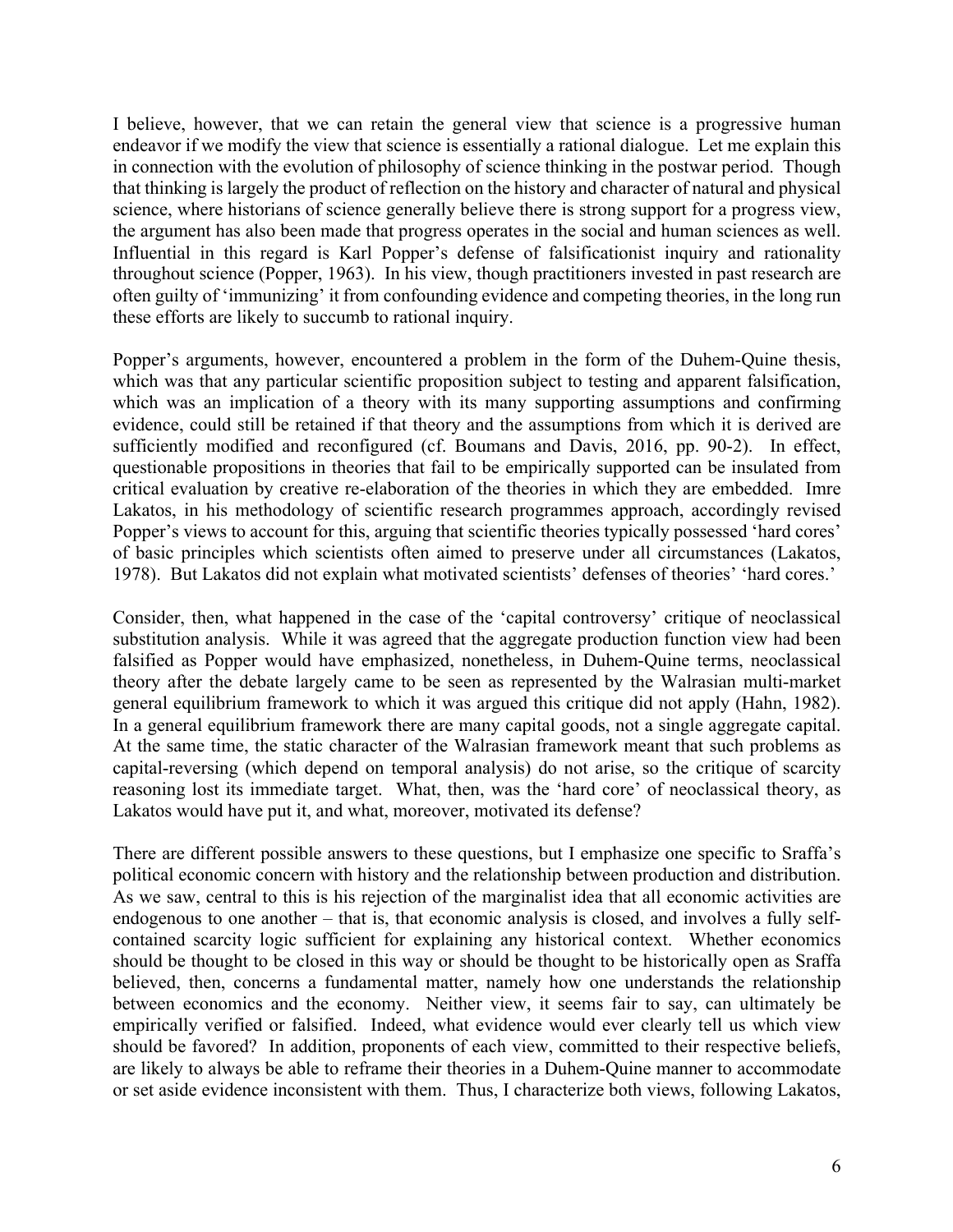as 'hard core' beliefs, or alternatively as ideological conceptions that underlie economists' philosophy of science thinking.

Yet if economists' 'hard core' or ideological beliefs are not subject to empirical verification or falsification, might something else affect them? Looking at the change in economics especially in the more recent postwar period, I argued above that economics is becoming more diverse as a consequence of the growth in numbers of economists and the field's increasing rate of specialization, and that this is occurring in a globalizing world seen as exhibiting greater inequality. I suggested that this change may produce a more political economic type thinking in economics, especially compared with economics' recent past, as the range of types of issues investigated expands together with a rising awareness of the social dimensions of economies in the world today. That is, economics may be becoming *de facto* more pluralistic despite the discipline's past orientation. If this is indeed the case, then, economists' 'hard core' views and ideological conceptions as pertain to the relationship between economics and the economy may change as well. What this change could then promote would be a more open view of economics emphasizing how the relationship between production and distribution varies over time and across societies, rather than the more 'closed' understanding of that relationship which makes them endogenous to one another in a way that fits all societies in an ahistorical and identical way.

To explore further what an open ideological conception of economics might involve, the next section, discusses Sraffa's distinction between 'open' and 'closed' in his 1931 'Surplus Product' manuscript. Sraffa sought to restore political economic thinking in economics. As we will see, not only did he intend to develop a powerful economic analysis of commodity values alternative to that given by marginalism, but also sought to build that analysis upon secure philosophy of science foundations. Those foundations, I will argue, depend on his open-closed distinction.

#### *3 Sraffa's 1931 Manuscript and the open-closed distinction*

In his 1931 "Surplus Product" manuscript, Sraffa distinguished clearly between what he called the 'economic field' – later the subject of his *Production of Commodities* analysis of commodity values – and distribution particularly as pertained to the surplus product, thus suggesting that they constituted two different types of economic systems. But why should we say these two domains constitute different 'systems' rather than, say, just different aspects of the economy, as in marginalist neoclassical economics where everything is endogenous within one system? The answer for Sraffa, I believe, derived in important ways from his philosophy of science thinking about the scientific principle of causality, and how maintaining this principle created a problem for explaining surplus product.

For Sraffa, then, causality operated in a clear way in the 'economic field' following established thinking in natural science. At the same time, he saw that how causality operated in the 'economic field' could not be readily transferred to an explanation of distribution and the surplus product. Indeed, as he expressed it:

If one attempts to take an entirely objectivist point of view, the very conception of a surplus melts away. For if we take this natural science point of view, we must start by assuming that for every effect there must be a sufficient cause, that the causes are identical with their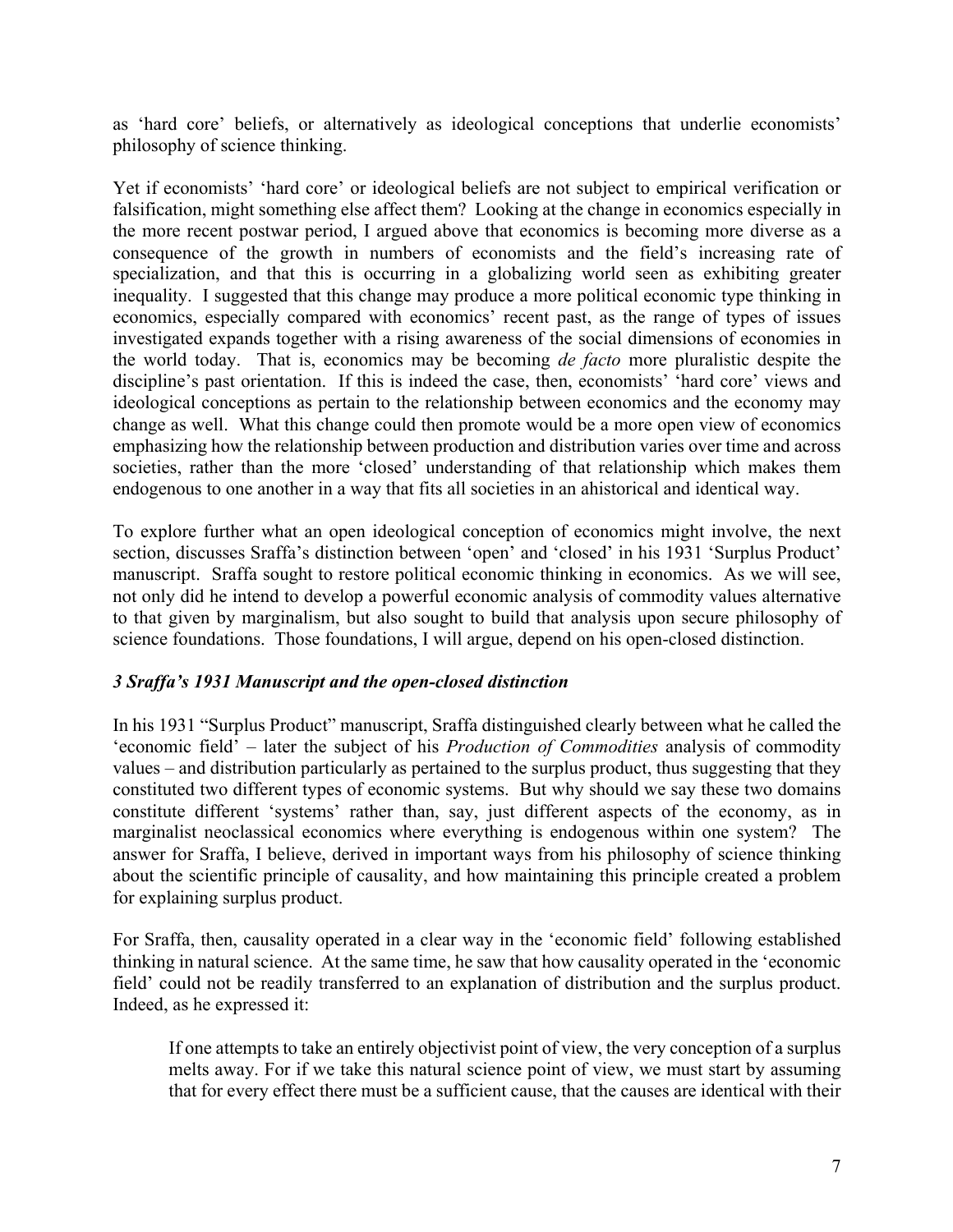effects, and that there can be nothing in the effect which was not in the causes; in our case, there can be no product for which there has not been an equivalent cost, and all costs (=expenses) must be necessary to produce it (Sraffa, D3/12/7: 161:3).

The "objectivist point of view" he refers to contrasts with neoclassicism's subjectivist point of view, and holds that how the natural world works is independent of human valuation. For Sraffa, it is embodied in "the natural science" principle that "for every effect there must be a sufficient cause," a corollary of which is that "there can be nothing in the effect which was not in the causes." For economics to be scientific, then, this principle needs to be applied to the analysis of production in terms of the idea that the costs incurred in producing goods constitute their causes, where these costs or "expenses" were only the commodities consumed in the production of commodities.

Thus, clearly, Sraffa aimed to build his analysis on sound philosophy of science thinking. Yet paradoxically this 'natural science point of view' led him to conclude that "the very conception of a surplus melts away" since a surplus product amounts to an excess of value over costs or "expenses" incurred in producing goods, thus violating the corollary that "there can be nothing in the effect which was not in the causes." Indeed, Sraffa believed that the existence of the surplus in capitalism depended on capitalists' willingness to withdraw circulating capital from production in order to engage in luxury consumption. Their motivation for doing so was clearly subjective and consequently at odds with a natural science point of view. Thus when it came to the surplus product, as Heinz Kurz and Neri Salvadori have put it, "as soon as it is explained, [and] a cause is found for it ... [it] ceases to be a surplus," given the cost of production analysis of commodity values Sraffa sought to develop (Kurz and Salvadori, 2008, p. 267; also cf. Sinha, 2016, pp. 82- 89).

Sraffa, then, resolved this problem by first assuming that production and distribution involved two different types of causal systems, not just two different types of economic activities, which therefore could not be explained with identical forms of reasoning. Production was still to be explained in an objectivist way with a natural science account of commodity values based on costs, but social forces operated in a different causal way in connection with distribution. To reinforce this conception, Sraffa accordingly characterized commodity production and the 'economic field' as a 'closed system.' But he also asserted that this 'closed system' interacted with "outside causes" that somehow operate both upon it and within it at the same time. As he put it, this 'closed system' somehow had a "leak" by which it communicated with the world permitting these "outside causes" to affect the determination of commodity values.

There must be a leak at one end or the other: the 'closed system' is in communication with the world. When we have defined our 'economic field', there are still outside causes which operate in it; and its effects go beyond the boundary (Sraffa, D3/12/7: 161: 5).

One might argue that since "outside causes" also affect commodity values that it makes no sense to say that the 'economic field' should be modeled as a 'closed system.' However, Sraffa recognized that subsistence economies producing no surplus represented production in its most basic form, implying that later stages of historical development which produced a surplus only modified the operation of the 'economic field.' We should say, then, that the 'economic field's is merely a relatively independent 'closed system' in which commodity values are dominated by, but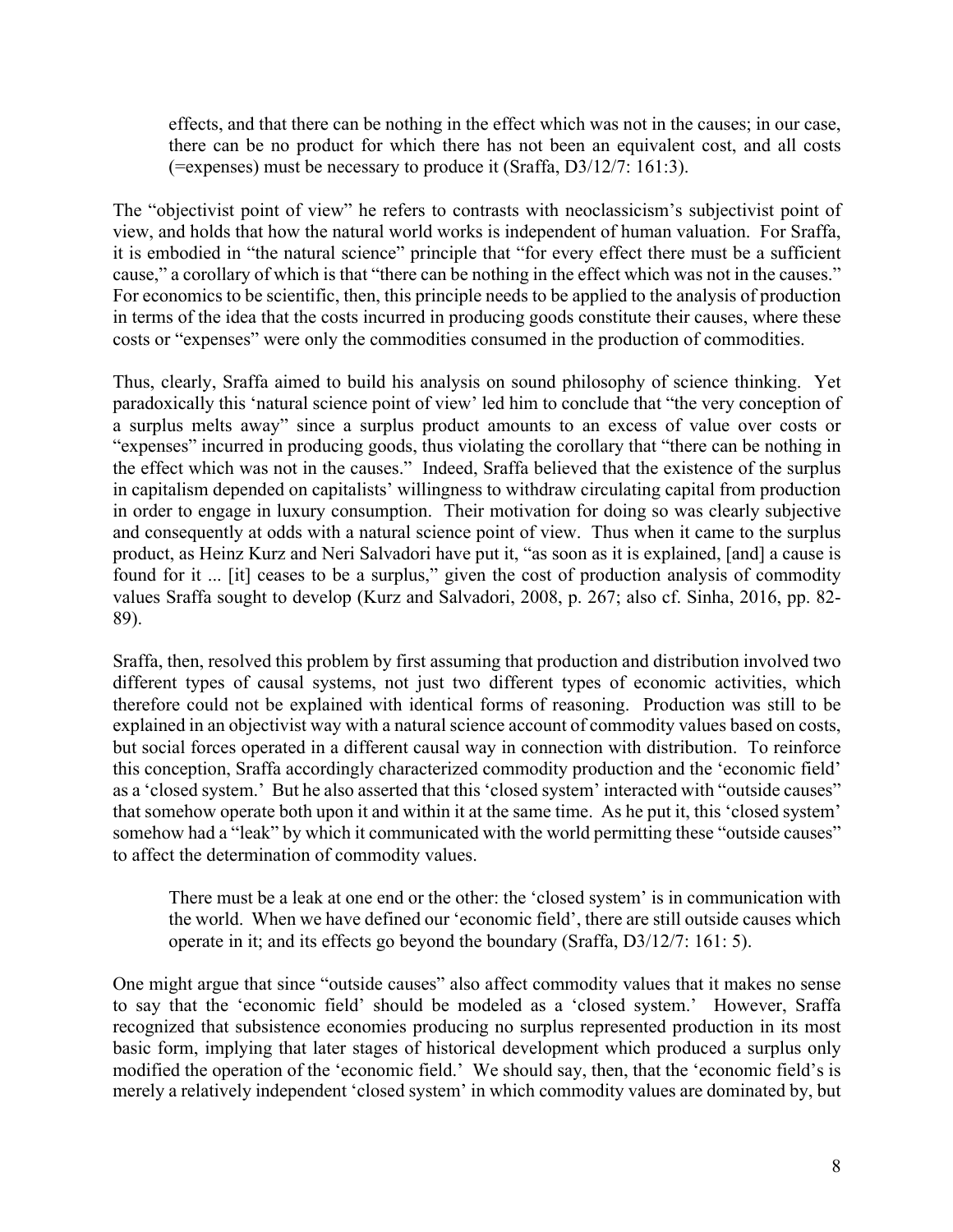not exclusively determined by, their costs of production. This characterization is reinforced by the fact that different historical regimes would be expected to affect the 'economic field' differently, implying that over time the 'economic field' was independent of its different historical manifestations and only modified in its functioning by social forces.

Thus, the position Sraffa adopted for explaining commodity values when a surplus is generated involves two types of causal systems whose different principles affect how production and distribution interact and work together. The *Production of Commodities* later showed how distributive variables mathematically enter into the determination of commodity values, but does not interpret this in system terms or raise philosophy of science issues regarding causality. Perhaps Sraffa believed a philosophy of science treatment of the matter would have made his analysis in the book unnecessarily more complicated, and could have distracted from the its main conclusions when he wanted his analysis to be as clear and powerful as possible. Yet the issues he addressed in his 1931 manuscript remain.

On one level, then, we might explore further Sraffa's conception of how two types of causality combine to produce one causal system. However, I put aside this investigation because Sraffa's thinking about science does not lead in this direction. As Sinha notes, Sraffa "never adopted a deterministic scientific point of view," but was rather "committed to the quantum physics point of view of indeterminacy" (Sinha, 2016, p. 88), so the whole idea that two types of causality might combine in some single way is foreign to his thinking.

On a second level, however, we can say something more about how Sraffa thought in systems terms, since he explicitly speaks of systems in open and closed terms. In addition, there also existed at the time Sraffa wrote an incipient literature on systems thinking, particularly as developed by Ludwig von Bertalanffy (1968). Though there is no evidence archival or otherwise that I am aware of that Sraffa knew or drew on Bertalanffy's work, at the same time, as I have argued (Davis, 2018), there is an important overlap in their thinking in regard to what open and closed systems are. I thus draw on this overlap to say more regarding the nature of the open-closed distinction in Sraffa's philosophy of science thinking.

Bertalanffy (1901-1972) was an Austrian biologist who in the 1920s and 1930s was one of the early developers of general systems theory, formulated in terms of an open-closed systems distinction comparing how the physical sciences differ from the natural or life sciences (cf. Davidson, 1983). On the one hand, he associated the former with physics and the second law of thermodynamics (the entropy law), and argued that the physical sciences are closed systems in the sense that their principles work in isolation from their particular environments. Alternatively, physical science principles work in the same way in all environments no matter what the time or place. On the other hand, he argued that living systems, especially those seen as undergoing growth and change such as studied in biology, are open in that their activity must always be explained in terms of their interaction with their environments, since the environments they occupy influence how they function. Thus, whereas closed systems always operate in the same way, open systems always work differently according to the environments they occupy.

We can recast Bertalanffy's distinction between open and closed sciences as a distinction between open systems that are dependent on time and place and closed systems that are in an important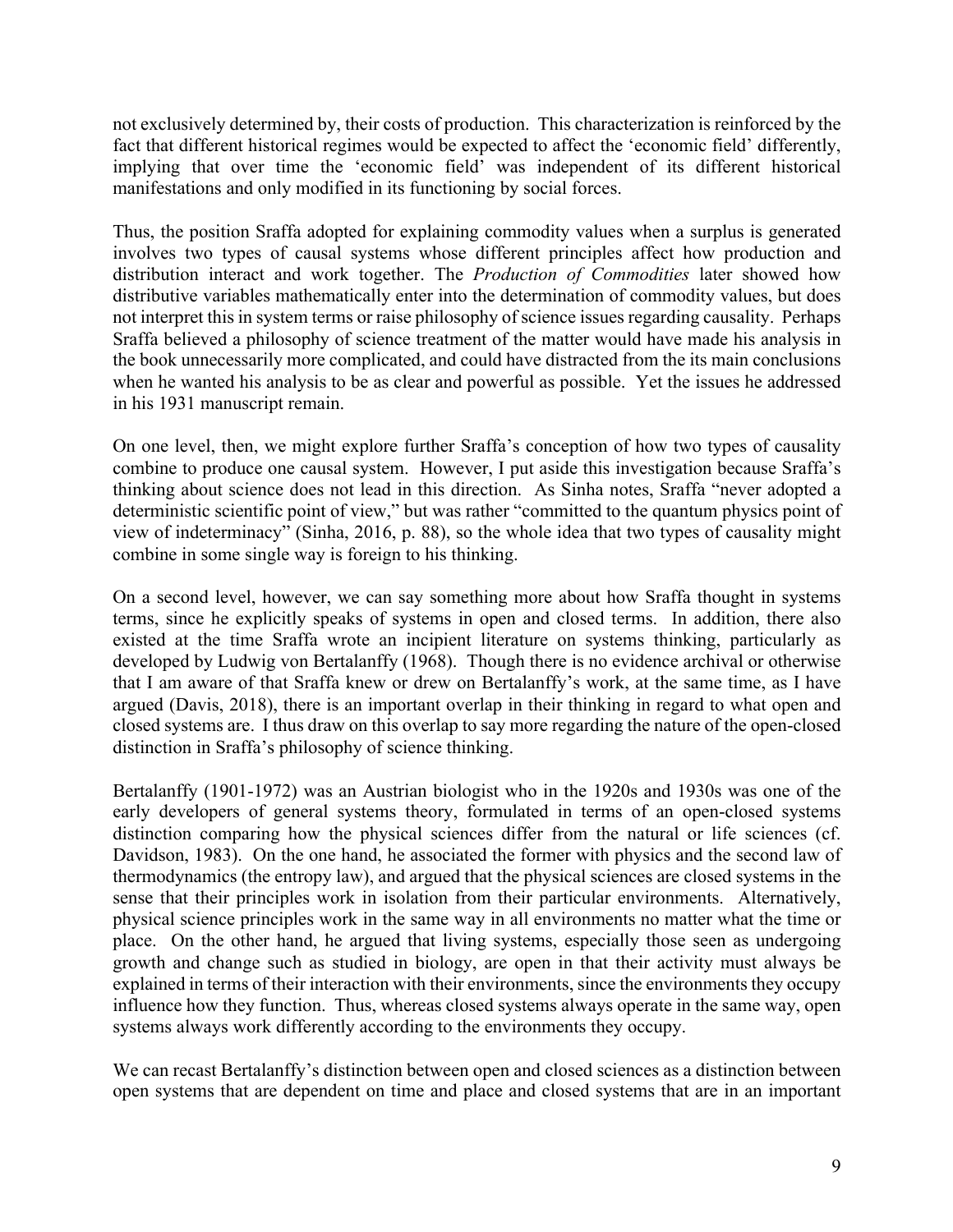sense independent of time and place. For Sraffa, then, whereas the distribution of the surplus in terms of wages and profits is settled in an open socio-historical way, production relationships are rather closed in a technically determined way.<sup>2</sup>

In economics, this is the difference between a type of analysis that is fully self-contained and applies to any and all historical contexts, and a type of analysis that always needs to be integrated with its historical context. For Sraffa, neoclassical economics is a closed system because all relationships are endogenous to one another, and the scarcity reasoning which this allows can be applied to any environment, circumstance, or application no matter what the time, place, or setting. In contrast, his political economic distinction between production and distribution as two different domains of economic activity essentially treated the former as a closed system (in that it still obeyed the principles of natural science) which was nonetheless still open to the world, because it was influenced by social forces that reflected historical context.

Bertalanffy did not explain how open and closed systems communicated. He recognized that the natural or life sciences drew on principles from the physical sciences, but his goal as a biologist was to make the case that the natural or life sciences operated on a different basis from the physical sciences despite their drawing on physical science. Sraffa, however, was not in a position to avoid this issue of the relationship between open and closed, since economies such as capitalism function as wholes that are not compartmentalized in the way that the sciences are. At the same time, the neoclassical way of dealing with two types of domains was not acceptable to him because the subjectivism on which it is based was incompatible with a natural science account of production. How, then, did he understand the open-closed distinction?

What his remarks in his 1931 manuscript then specifically tell us is that the 'economic field' as a (relatively) 'closed system' is acted upon by "outside causes" but these "outside causes" are not referred to as a different type of system or appear to constitute a system in the manner that the 'economic field' does. In contrast to Bertalanffy, who was concerned with the differences and relationships between two types of science systems, Sraffa was rather concerned with how a (relatively) 'closed system' might be embedded in a larger world that lacks the characteristics of a system. That is, the world itself is, in effect, 'unsystematic' and constitutes a wider process that influences a (relatively) 'closed system' such production. This suggests that the nature of that influence is not easily determined. Were we investigating the interaction of two different kinds of systems, we might explain their interaction in terms of how their respective sets of principles combine, as did Bertalanffy when he allowed that physical science principles affect how living systems grow and change. That strategy, however, was not one that Sraffa undertook. Rather, his use of the open-closed distinction was not an open systems-closed systems one, but rather one that embedded closed systems in an open world which operated on an entirely different basis.

If an open world is 'unsystematic' in the sense that it is not governed by deterministic principles in the way that a 'closed system' can be, this does not imply that it involves an entirely chaotic, random set of processes. As a political economist, Sraffa thought in historical terms, where this meant that economies developed in an 'arrow of history' sort of way whereby the past influences the future. Let us put this as he did in terms of how distribution affects production. Determining

<sup>&</sup>lt;sup>2</sup> Thus, in regard to Sraffa's later relationship,  $r = R (1 - w)$ , the variables are determined independently of prices of production. I thank Ajit Sinha for this point.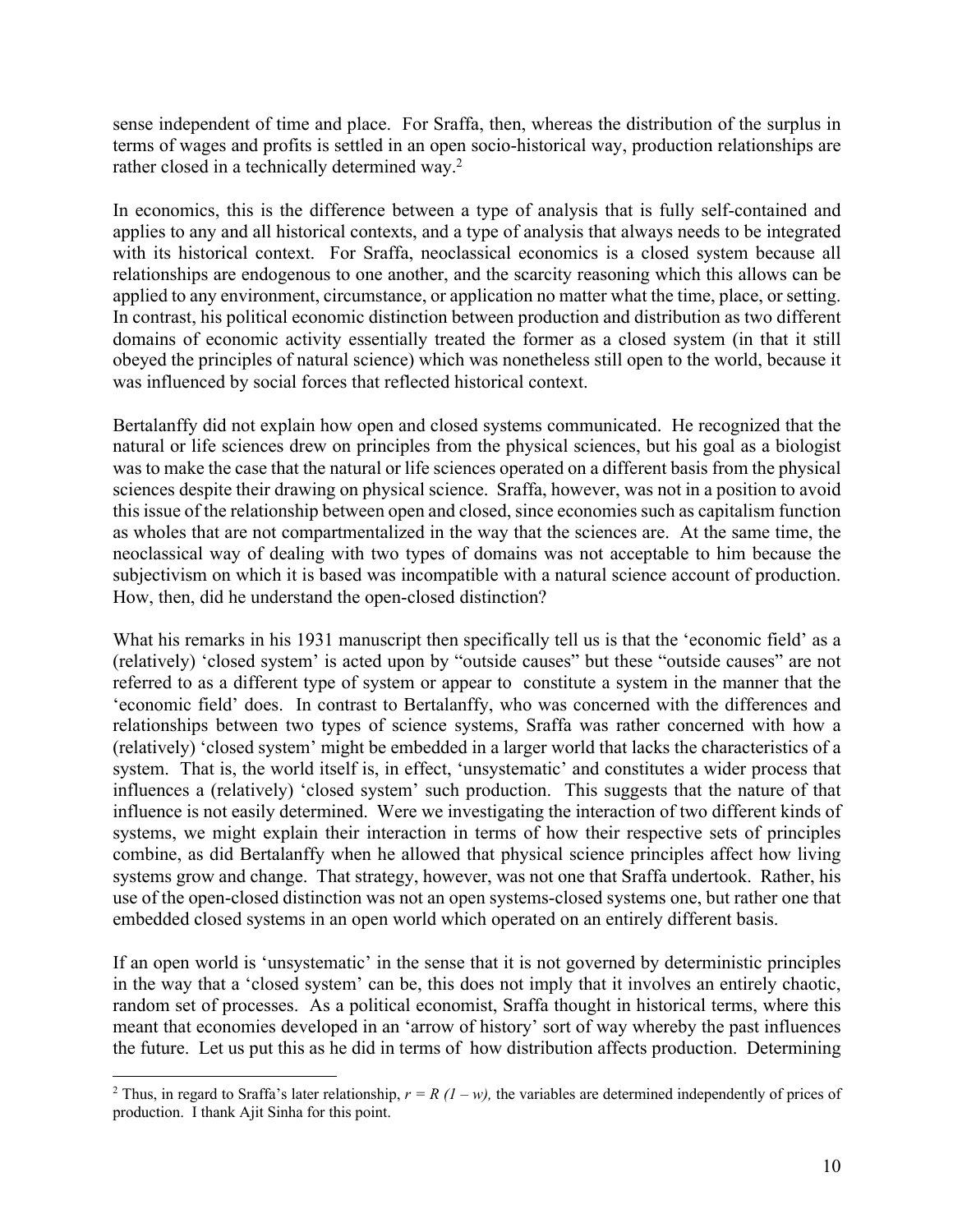the profit (or wage) rate contributes to the determination of commodity values, which, given distributive shares, influences distribution, so how what is outside the relatively closed system of production not only acts upon it but also feeds back indirectly upon itself in regard to the effects on distribution. Seen as a repeated, reflexive process, this can have cumulative effects on how economies change and develop. Yet that distribution still belongs to an open world governed by social forces tells us that the specific direction that the interaction of production and distribution takes is not determined. All that is determined is that the future will be different from the past – that is, that the economy is an open historical process.

Sraffa, then, differed from Bertalanffy in how he used open-closed thinking. Whereas the latter was motivated to explain and emphasize the distinctiveness of the natural or life sciences, Sraffa was motivated by the fact that economics had abandoned its identity as political economy. He consequently appropriated and reconceived the open-closed distinction as a means of developing the scientific foundations he thought necessary for saying that economics must be political economy. Those foundations allowed him to distinguish different types of causal principles operating in production and distribution, and this made a philosophy of science analysis of causality central to the explanation of the economy as an historical process. This also meant he avoided the subjectivism on which neoclassical thinking depended, and can be seen as thinking – as reported by Ludwig Wittgenstein – as thinking in an 'anthropological way' (Monk, 1990).

From the perspective of how philosophy of science thinking evolved from Popper to Lakatos, Sraffa may have regarded neoclassicism's scarcity logic as equivalent to a type of 'hard core' or ideological conception unlikely to be successfully contested in arguments about evidence. He certainly saw that scarcity reasoning maintained a powerful hold on most economists' thinking, and perhaps reasoned that he needed to make the case for a political economic approach on solid philosophy of science grounds. That endeavor was complicated by the challenges he encountered in applying causal reasoning to economies that produce a surplus, but his use of the open-closed distinction provided a means of addressing them in a way that deepened his thinking about the role of history in political economy. In the following section, I briefly compare this use of the openclosed distinction to reasoning to how Gramsci can be interpreted as reasoning in a similar way about how capitalism organized different domains of social activity.

#### *4 Gramsci and Sraffa on the open-closed distinction*

Sraffa and Gramsci were both from Turin, Italy, and knew each other well (Naldi, 2000). Sraffa came to know Gramsci in 1919, and their friendship continued until the latter's death in 1937. While evidence regarding how they influenced each other's thinking philosophically is lacking and much debated, how Gramsci reasoned about his central concept of hegemony can be argued to exhibit clear parallels to Sraffa's open-closed distinction. Gramsci developed the concept, then, to broaden the concept of state power in class society (Gramsci, 1971; cf. Bates, 1975). Traditionally the power of the state had only been associated with control over the machinery of government such as the police and the courts, but Gramsci argued that class power was also exercised through various non-state institutions such as the Church and the press. This meant that power manifested itself in various ways in that it took on different forms in connection with how it was exercised in these relatively independent social domains and institutions.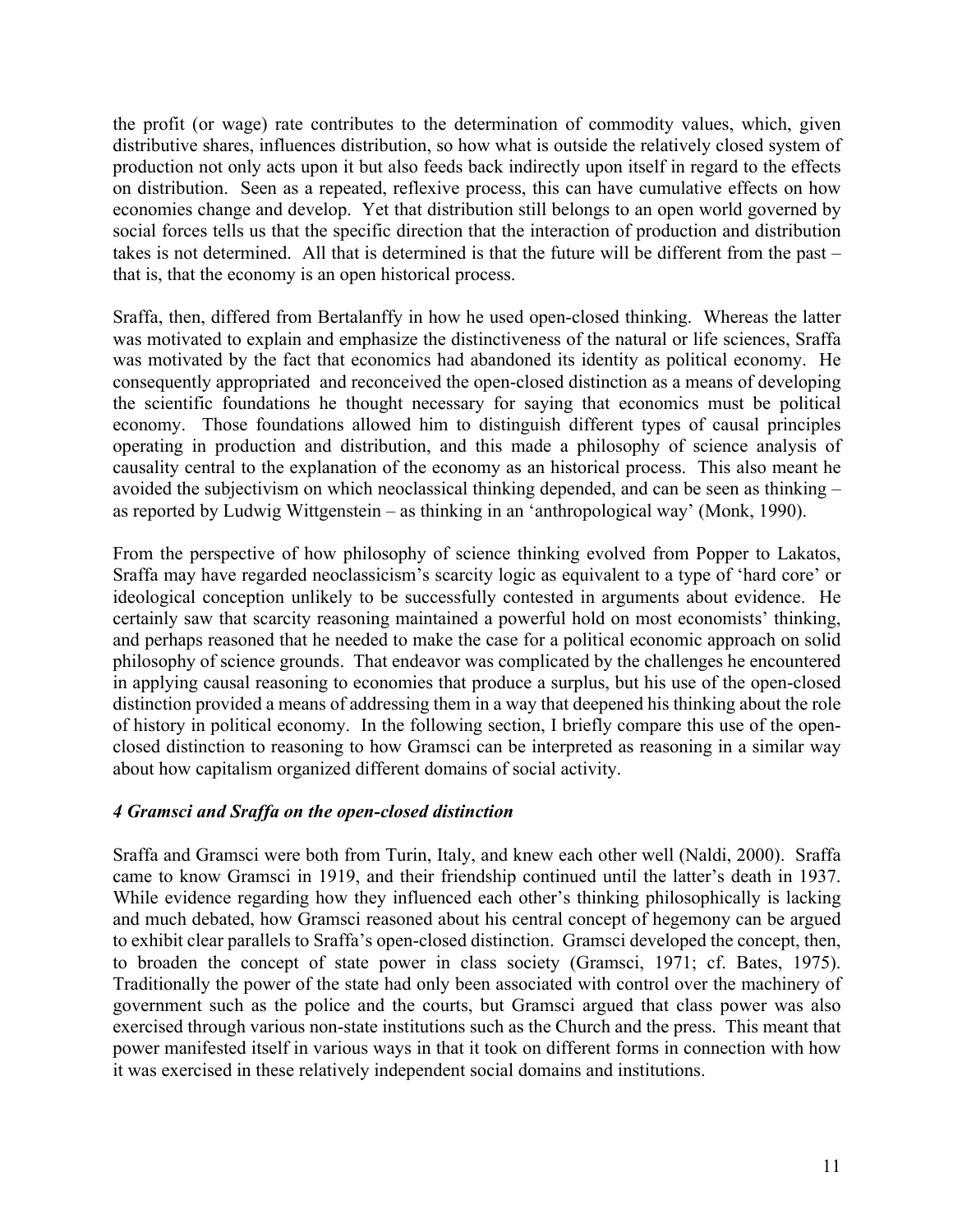We can characterize these relatively independent social domains and institutions such as the Church and the press as closed systems since they can be distinguished from one another according to their own sets of rules and principles. Or rather, we should characterize them as relatively closed systems, in the sense employed by Sraffa, since for Gramsci how they operate is influenced by power relationships that lie outside of them acting upon them and affecting their internal functioning. At the same time, since Gramsci believed that class power pervades society, it lacks the characteristics of a system itself in the way that institutions function as systems. Moreover for Gramsci, class power was the product of class conflict that involved an historical process that was open-ended in nature. Thus interpreted, Gramsci's thinking about hegemonic power made similar use of the open-closed distinction to the way that Sraffa employed it. For both, the world is an open historical process in which social forces get differentially embedded in relatively closed systems of activity.

Gramsci did not frame his thinking in a philosophy of science manner in terms of different kinds of causality and how they might interact, as I have argued Sraffa did. But similar to Sraffa, he did adopt ideas suggesting he believed broad, historical social forces interacted with the functioning of multiple different social domains and institutions in a two-way street manner or as a repeated, reflexive process. Sraffa focused on the interaction between social forces and only one relatively closed system, production, given his primary concern was the economy. This allowed him to emphasize the primacy of the relationship between production and distribution, but he avoided making any claims about what sort of balance existed between them, or in Marshallian terms, whether this interaction produced some sort of equilibrium state of affairs.

Gramsci, however, with his focus on power, did label that balance using the concept of equilibrium, though in a critical way. In commenting on Louis Bonaparte's conventional exercise of power by means of the military in nineteenth century France – Caesarism – he asserted that in this we saw a circumstance in which "the existing social form had not yet exhausted its possibilities for development," whereas "[i]n the modern world, the equilibrium with catastrophic prospects occurs ... between forces whose opposition is historically incurable" (Gramsci, 1971, p. 222). Gramsci's concept of a 'catastrophic equilibrium' is the idea of unstable equilibrium reflecting a combination of opposed, conflicting forces rather than the neoclassical idea of a harmony of forces. For Gramsci, this reflected his view that class societies were always in conflict. We may also, however, explain this in terms of the open-closed distinction. The idea of a relatively closed system, whether it be production or a social institution, is of something whose activities are primarily governed by principles specific to its nature as a particular type of system. Yet that such systems are affected by forces from outside them means that their internal principles of operation are altered, or more strongly we might say disrupted, since as only relatively closed they are prevented from operating as they would in the absence of those outside forces.

Open-closed reasoning, then, gives us a way of looking at an economic system that transforms it from its neoclassical, ahistorical meaning to a meaning that treats as temporary states of affairs appearing to be in balance yet as transient and impermanent. This constitutes such a departure from its meaning in neoclassical economics that one might conclude it would be better to give up the concept altogether. For Sraffa, however, the concept was part of the language of economics and political economy, and proceeding explicitly in this way risked making his work inaccessible. Gramsci's 'catastrophic equilibrium' idea also employed the concept but criticized it at the same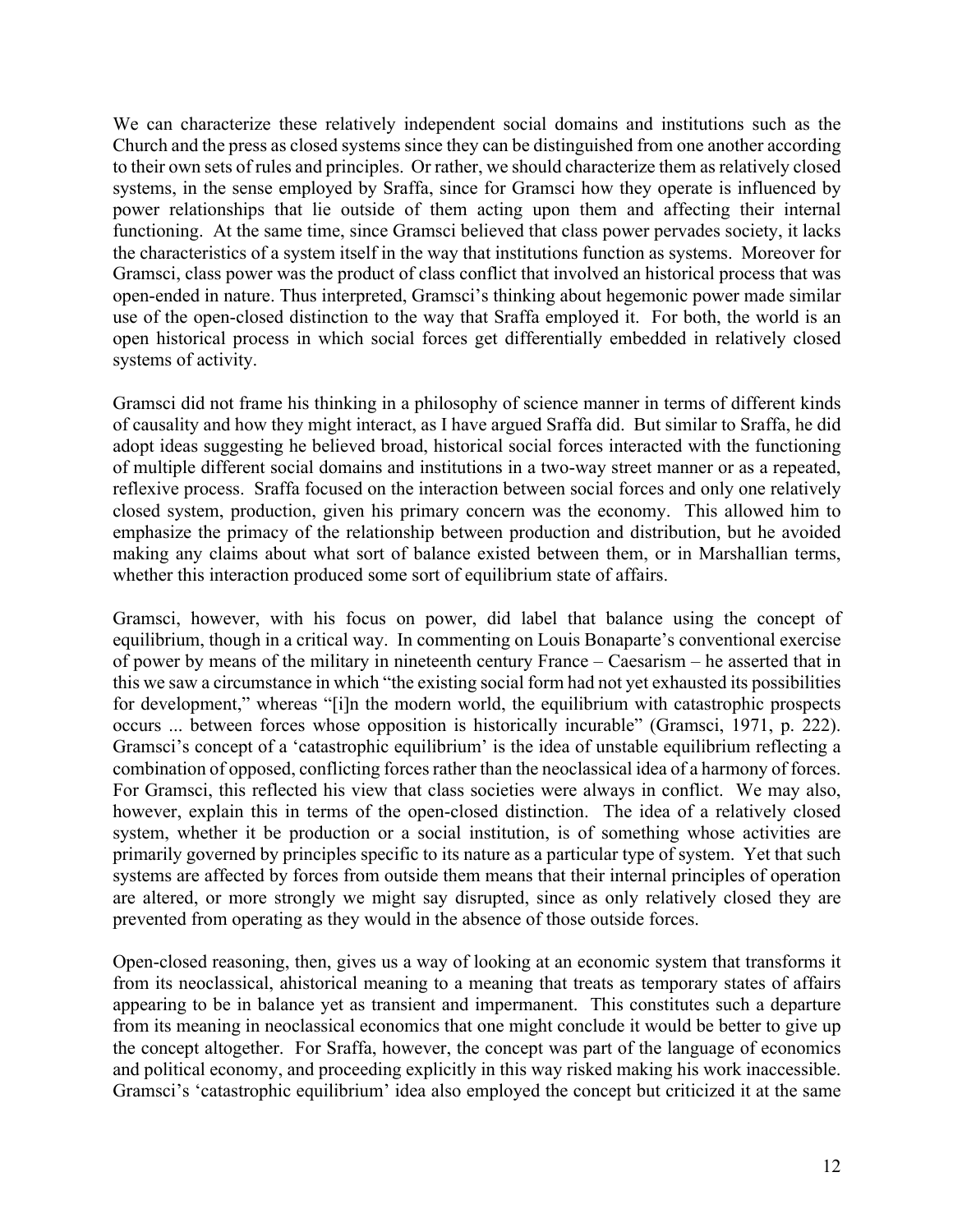time. We cannot say whether he was influenced by his contact with Sraffa to use the idea in this way or that this was Sraffa's view of the concept. But they both appear to have used the openclosed distinction which Sraffa developed in his 1931 deliberations over how to reason in causal terms about the relationship between production and distribution, and this provides grounds for understanding equilibrium as a transient, impermanent state of affairs.

#### *5 Concluding Comments: Openness as a principle of explanation*

This chapter's focus was how Sraffa thought about the open-closed distinction, but its larger theme is the concept of openness as a principle of explanation in economic thinking. Taking Sraffa's entry point as the relationship between production and distribution, the economic approach he rejected – that was responsible in his view for the demise of political economy and for placing neoclassical economics in its place – was one that enshrined a fully closed conception of the economy in which all relationships are endogenous to one another. Thus his goal was to open up economic analysis in order to rehabilitate political economy, which I argue required that he identify openness as a systematic principle of explanation.

My argument in this regard is from the perspective of the present looking backward, but Sraffa's pathway began almost a century ago from within the Marshallian system in his quest to make history matter. He did not fully foresee how he needed to proceed, but adopted an "objectivist point of view" rooted in the science thinking of his time he believed offered a way forward. To his surprise and dismay, he discovered, as he reported in his "Surplus Product" manuscript, that his goal of rehabilitating political economy was undermined by that same "objectivist point of view." This, however, impelled him to creatively re-think how causal forces could take different forms and interacted in ways that he then outlined in open-closed terms.

Yet the destination of his work, the *Production of Commodities*, did not make this underlying thinking clear, and the Duhem-Quine general equilibrium response to the debate the book generated concealed its critique of the closed production-distribution neoclassical system in the 'hard core' neoclassical view that scarcity logic explains all economies, whatever the time or place. I have treated 'hard core' views in economics, then, as ideological conceptions that concern the relationship between the field and the economic world it is intended to explain. Sadly, evidence and reasoned debate seem to have little effect on what ideological conceptions people hold. But if Sraffa's political economic vision is correct, and if history does change how we see the world, if slowly, then the change in the world's economies today may well make defense of the idea that the economy can be explained as a closed system increasingly difficult. Then perhaps Sraffa's impact on the history of economics will be seen in a brighter light and the field again identified as political economy as thought by Smith, Ricardo, and Marx.

#### *References*

Aspromourgos, Tony (2004) "Sraffian Research Programmes and Unorthodox Economics," *Review of Political Economy* 16 (2): 179-206.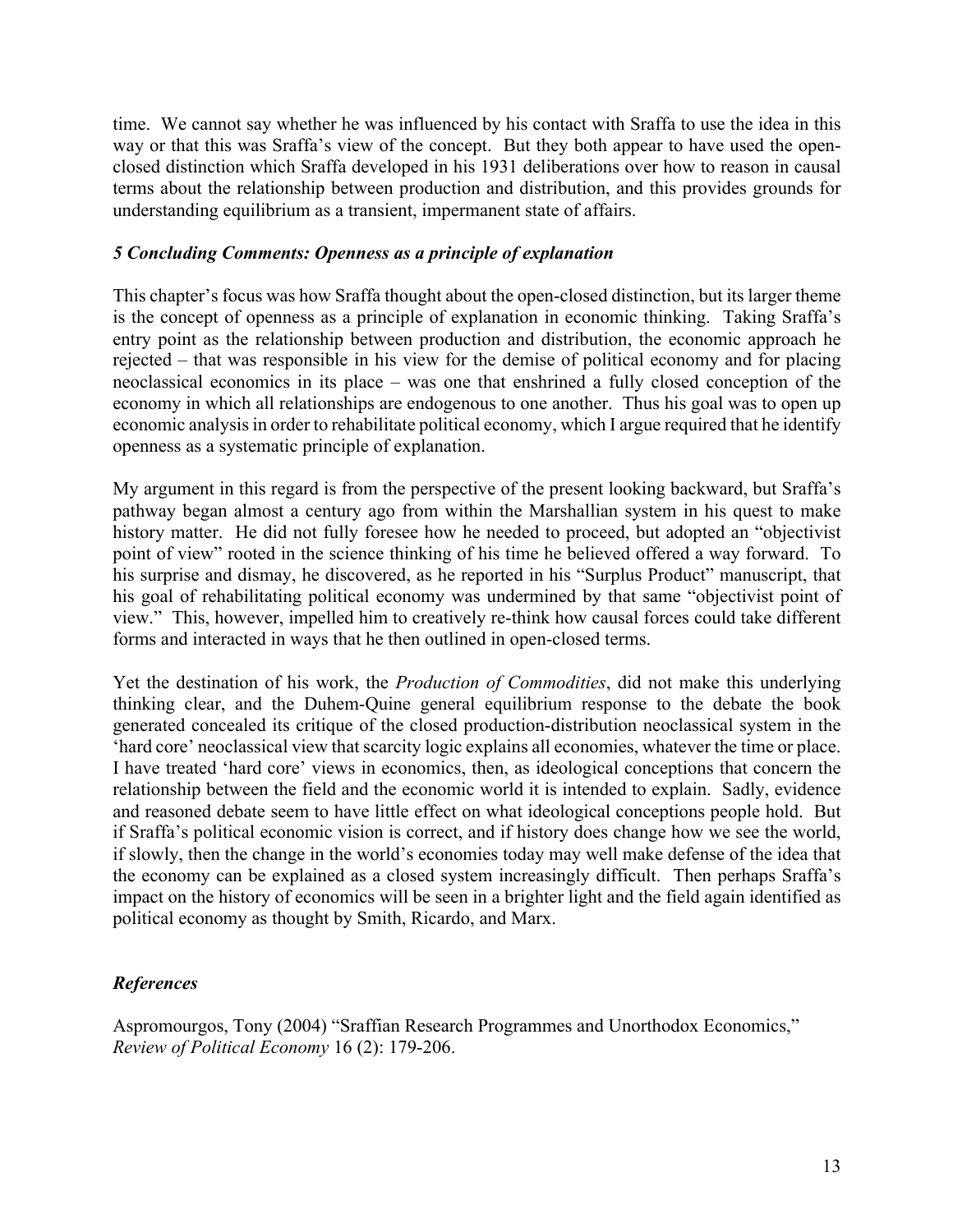Bates, Thomas (1975) "Gramsci and the Theory of Hegemony," *Journal of the History of Ideas*  36 (2): 351-366.

Bertalanffy, L. von (1968) *General Systems Theory: Foundations, Development, Applications*, New York: George Braziller.

Boumans, Marcel and John Davis (2016) *Economic Methodology: Understanding Economics as a Science*, Second edition, with contributions from Mark Blaug, Harro Maas, and Andrej Svorenčík, London: Palgrave Macmillan.

Cherrier, Béatrice (2017) "Classifying Economics: A History of the *JEL* Codes," *Journal of Economic Literature 55*(*2*)*, 545–579.*

Chetty, Raj, David Grusky, Maximilian Hell, Nathaniel Hendren, Robert Manduca, and Jimmy Narang (2017) "The Fading American Dream: Trends in Absolute Income Mobility since 1940," *Science* 356 (6336): 398-406.

Chetty, Raj, Nathaniel Hendren, Maggie Jones, and Sonya Porter (2018) "Race and Economic Opportunity in the United States: An Intergenerational Perspective," National Bureau of Economic Research Working Paper No. 24441 (March).

Clark, John Bates (1891) "Distribution as Determined by a Law of Rent," *Quarterly Journal of Economics* 5 (3): 289–318.

Cohen, Avi J. and Geoffrey C. Harcourt (2003) "Retrospectives: Whatever Happened to the Cambridge Capital Theory Controversies?" *Journal of Economic Perspectives* 17 (1): 199-214.

Davidson, Mark (1983) *Uncommon sense: The life and thought of Ludwig von Bertalanffy (1901- 1972), father of general systems theory*, Los Angeles: Tarcher.

Davis, John (2012) "The Change in Sraffa's Philosophical Thinking," *Cambridge Journal of Economics* 36 (6): 1341-1356.

Davis, John (2018) "Sraffa on the open vs. 'closed systems' distinction and causality," *Research in the History of Economic Thought and Methodology* 35B: 153-170.

Davis, John (2019) "Specialization, fragmentation, and pluralism in economics" *European Journal of the History of Economic Thought* 26 (2):

Gramsci, A. (1971) *Selections from the Prison Notebooks of Antonio Gramsci*, Q. Hoare and G. Nowell Smith, eds., New York: International.

Hahn, Frank (1982) "The Neo-Ricardians," *Cambridge Journal of Economics* 6: 353-74.

Kurz, Heinz and Neri Salvadori (2008) "Representing the production and circulation of commodities: on Sraffa's objectivism," in Kurz, H., Pasinetti, L., and Salvadori (eds.), *Piero Sraffa: The Man and the Scholar*, London: Routledge.